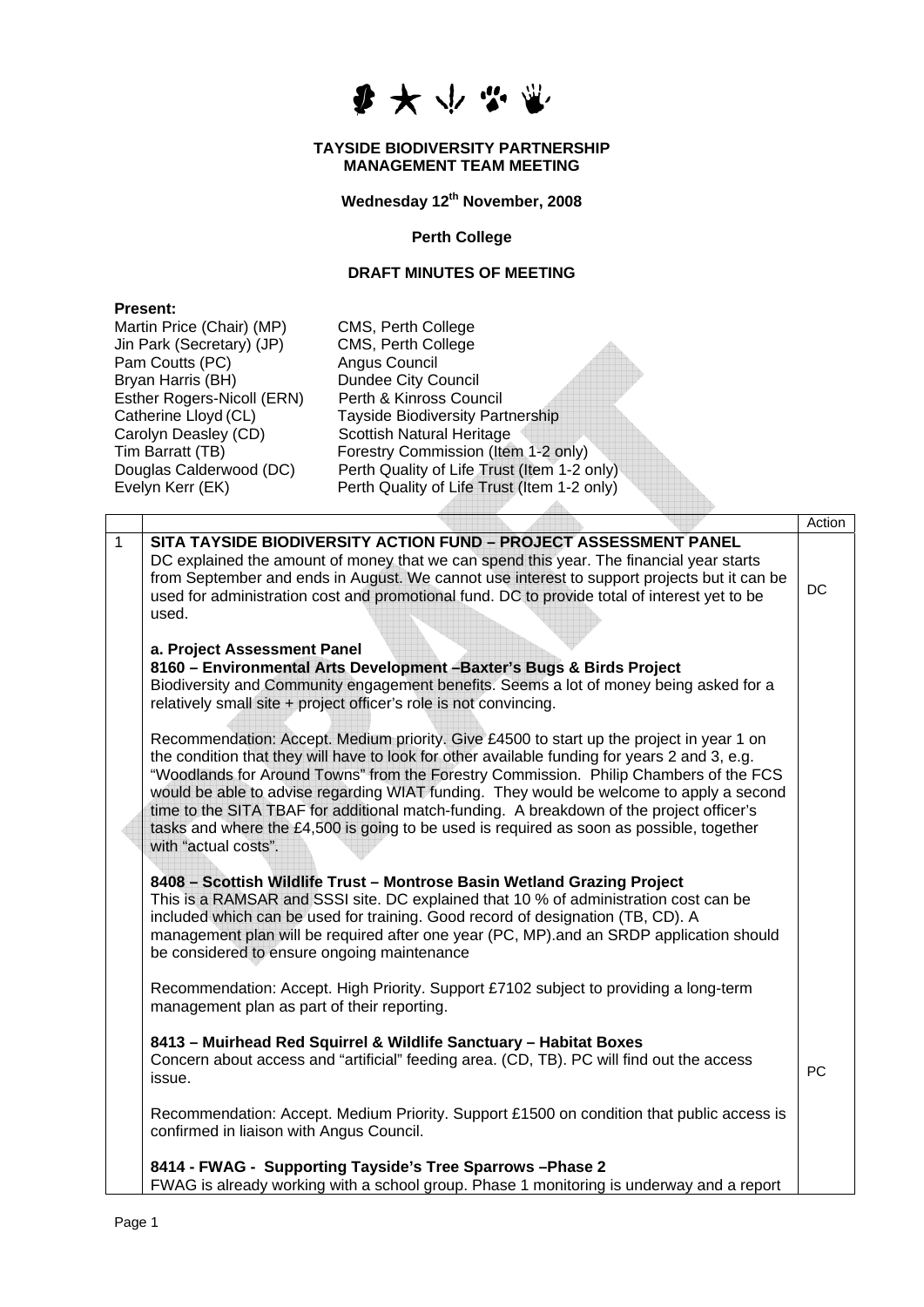|                | will be ready soon (CL). Good publicity. Keen teachers are involved. Good track record of<br>the project officer, Carol Littlewood.                                                                                                                                                                                                                                                                            |           |  |  |
|----------------|----------------------------------------------------------------------------------------------------------------------------------------------------------------------------------------------------------------------------------------------------------------------------------------------------------------------------------------------------------------------------------------------------------------|-----------|--|--|
|                | Recommendation: Accept. High Priority. Support £7368/ year2. Looking forward to a report<br>from Phase 1 and continuing report from Phase 2.                                                                                                                                                                                                                                                                   |           |  |  |
|                | 8415 - Bat Conservation Trust - Perth - fectly Batty - a Perth City Bat Project<br>Joined up project between three partners. Some of the items cannot be purchased under<br>TBAF and the applicant will be informed of this. Equipment bought will stay in Perth but can<br>be borrowed (PC).                                                                                                                  |           |  |  |
|                | Recommendation: Accept. High Priority. Support £9515 subject to confirming which items<br>can be purchased.                                                                                                                                                                                                                                                                                                    |           |  |  |
|                | 8416 - Scottish Native Woods - Highland Perthshire Aspen Restoration Project<br>TB explained the difficulty of seedling Aspens (takes 10-15 years) + their importance for six<br>other UK BAP species.                                                                                                                                                                                                         |           |  |  |
|                | Recommendation: Accept. High Priority. Support the requested amount (£35250) but amend<br>£12000 for third year.                                                                                                                                                                                                                                                                                               |           |  |  |
|                | 8427 - Scottish Wildlife Trust - Osprey Tracking Project<br>A fascinating project but uncertain about its benefits to the biodiversity of Tayside. We will<br>support any project that would help the population of Ospreys in Tayside e.g. managing their<br>habitats, etc.: SWT to be informed about this.                                                                                                   |           |  |  |
|                | Recommendation: Reject.                                                                                                                                                                                                                                                                                                                                                                                        |           |  |  |
|                | 8016 - RSPB - Floodplain Grazing Marsh Biodiversity Enhancement - additional<br>funding                                                                                                                                                                                                                                                                                                                        |           |  |  |
|                | Recommendation: Accept. Support £2000 per year for 3 years, subject to publicity for TBAF<br>support on site and in publications and any related materials.                                                                                                                                                                                                                                                    |           |  |  |
|                | b. Revision of the TBAF Application Guidelines<br>Revision done, only slightly amended. (DC/CL). CL will circulate the revised guidelines by<br>email to get feedback by the end of November.                                                                                                                                                                                                                  | <b>CL</b> |  |  |
|                | c. Publicity Reporting and Feedback<br>Large agencies (SWT, RSPB) tend to neglect acknowledging TBAF support.<br>DC will ensure that any organisation receiving TBAF support provides publicity on site and in<br>any material related to the projects (articles, press releases, brochures, etc.). This rule will<br>be applied to existing projects, and linked to payments and prospects of future funding. |           |  |  |
| $\overline{2}$ | MINUTES OF LAST MEETING on 22 <sup>nd</sup> August 2008<br>Agreed.                                                                                                                                                                                                                                                                                                                                             |           |  |  |
| 3              | <b>MATTERS ARISING</b>                                                                                                                                                                                                                                                                                                                                                                                         |           |  |  |
|                | - Planning Manual: a revised electronic version is not ready yet (the original version was<br>removed from the website) and will be uploaded to the website when finalised. Hard copies<br>will be distributed to local authorities (CL has a distribution list) before next meeting; the first<br>CL                                                                                                          |           |  |  |
| 4              | batch of Biodiversity Advice Notes will also be circulated.<br><b>WORK PROGRAMME/CO-ORDINATOR'S REPORT</b>                                                                                                                                                                                                                                                                                                     |           |  |  |
|                | -> Promote awareness of biodiversity - Attended various meetings including the one with                                                                                                                                                                                                                                                                                                                        |           |  |  |
|                | Dundee Sensation re. 2009 April national exhibition and Feb workshops: CL had to do<br>administrator's job e.g. arranging publicity material (banners, leaflets) to use in events:                                                                                                                                                                                                                             |           |  |  |
|                | Interviews with Scotland on Sunday, Perthshire Advertiser, Sunday Times for Orchard                                                                                                                                                                                                                                                                                                                            |           |  |  |
|                | Festival + photocalls for Courier at Cairn o'Mhor and Historic Orchard Forum: Articles for Eco<br>Congregation Newsletter, Trellis Newsletter, Scottish Biodiversity Forum Newsletter: Radio<br>Tay (2) + BBC Radio Scotland (2).                                                                                                                                                                              |           |  |  |
|                | -> Water & Wetlands - Discussed the merger of C&E sub group with W&W sub-group: it was                                                                                                                                                                                                                                                                                                                         |           |  |  |